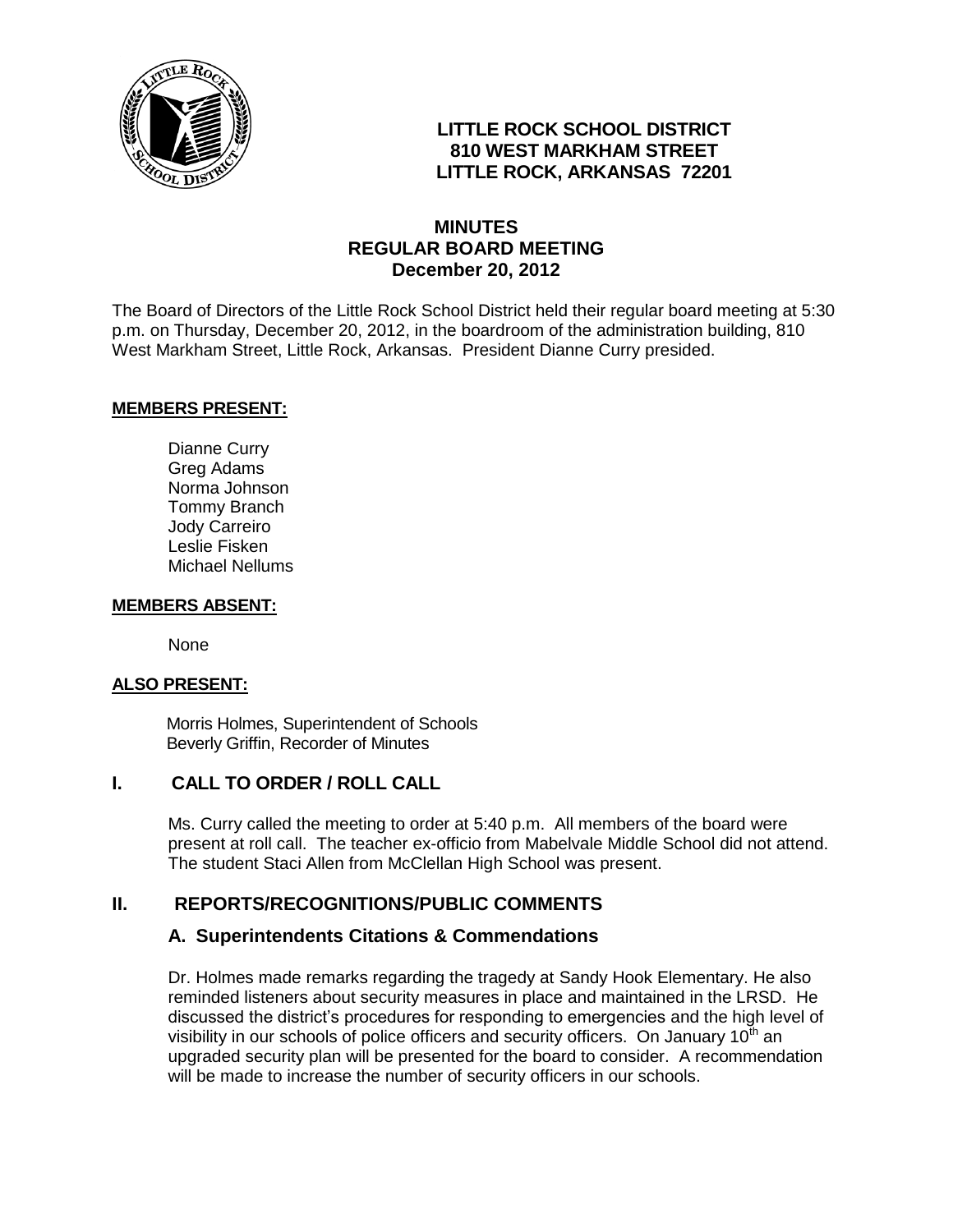Pamela Smith presented recognition to students who reached out to survivors of the tragedy in Sandy Hook. At Henderson Middle School, 7<sup>th</sup> graders created a bulletin board in honor of the students who died. At Terry Elementary, Jeannie Guthrie's art class prepared care packages for the students of Sandy Hook and prayer flags were sent to the students.

Jeremiah Williams, a  $6<sup>th</sup>$  grader at FHMS, was recognized for collecting over 300 blankets to be distributed at the Salvation Army.

Williams Magnet students received a grant to create products and sell them. They used the money raised to fund angel tree sponsorships.

Roberts Elementary partnered with Landers Auto to collect Coats for Kids. Over 400 coats were collected and will be distributed to students in need.

The Central High School marching band and flag line were invited to participate in the 57<sup>th</sup> Presidential Inauguration in January. Students are raising money to fund their trip and donations are being collected. Information on making a donation is available on the LRSD website.

At the agenda meeting, citations and commendations were presented by the superintendent. Included were:

- Gene Williams, Science Specialist, was selected to teach at the Exxon Mobile Teachers Academy in Qatar over the summer.
- Barbara Hall was recognized for a garden project at Pulaski Heights Elementary.
- Susannah Diamond,  $4<sup>th</sup>$  grade teacher at Otter Creek Elementary School was recognized for being selected as a 2012 Milken Award winner. She will receive \$25,000 to use as she chooses.
- Sonya Williams, teacher at Hall High, was selected as the Arkansas History Teacher of the Year
- Two teams of students from the LRSD advanced in the Midwest Science Robotics Competition at Fort Smith, one from LR Central High and the other from Parkview.
- Cloverdale Middle School student Corey Northern received statewide recognition for his scores on college entrance ACT. Duke University recognizes top  $7<sup>th</sup>$ grade students from around the country. Corey scored a 21 on the ACT.

#### **B. Partners in Education**

Two new partnerships were presented for the board's approval. Ms. Milam introduced:

*Danny Fletcher*, representing the **LRSD Arts Department**, in partnership with **Art Porter Music Education, Inc.** APME Board Members were present: *Sterling Ingram, Gerald Johnson, Lionel Davis, Sr., Jana Herrington, Eugene Porter, Sandra Smith, Lorenzo Smith, and Gerald Browning*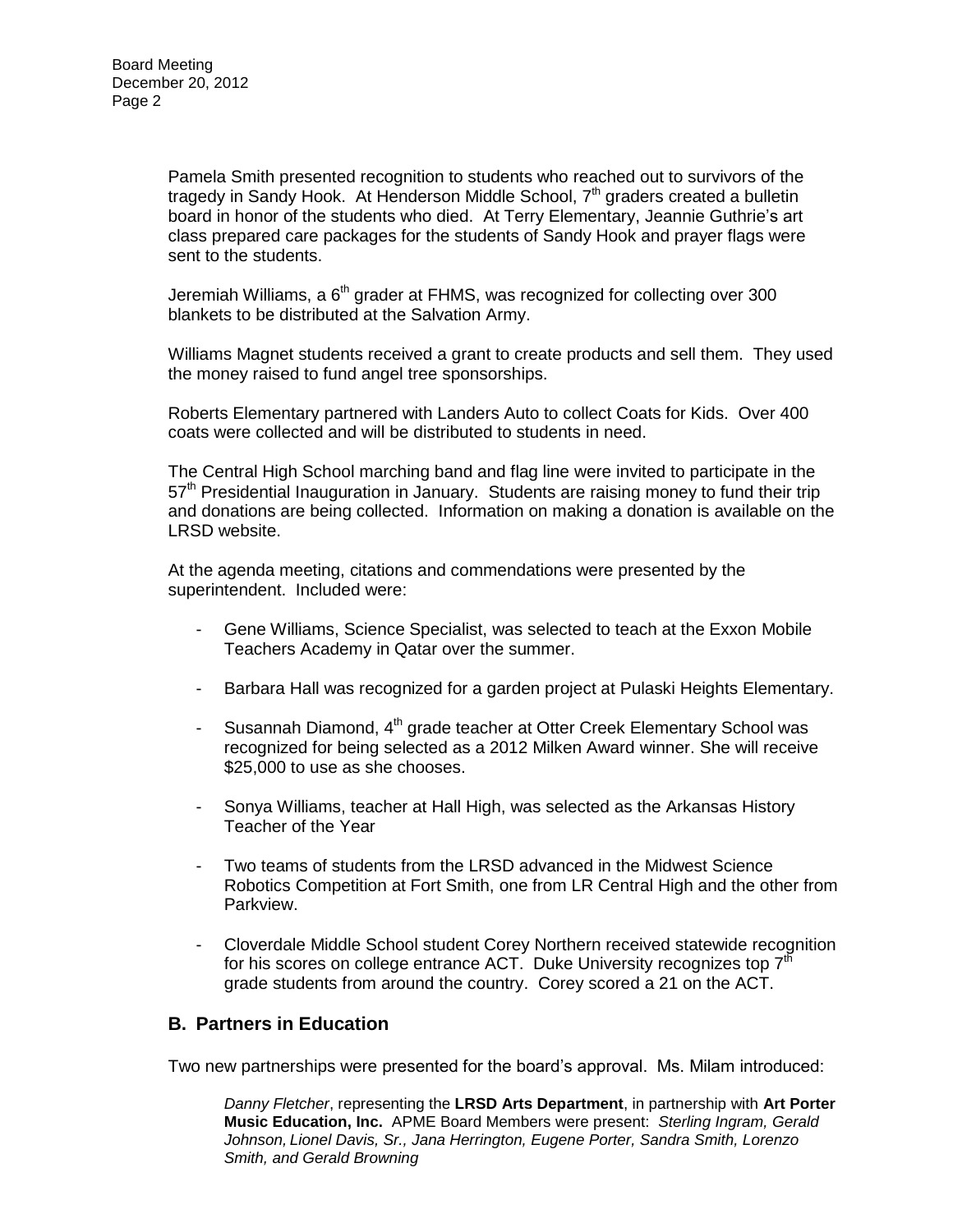#### **Emma Kelly Rhodes Center**, represented by *Dr. Emma Kelly Rhodes*, in partnership with **Metropolitan Career & Technical Center**, represented by Instructor *Allie Freeman*

Mr. Carreiro made a motion to accept the partnerships. Ms. Johnson seconded the motion, and it **carried unanimously**.

### **C. Remarks from Citizens**

*Kenneth Fisher*, a building custodian, discussed bullying in the workplace, unfair treatment of employees, deception, and administrative mistreatment of employees. He asked the board to consider employees being as vulnerable to bullying as students.

*John Payne*, also a building custodian, stated disparities exist in the workplace. As a group, these employees would like the opportunity to discuss their issues with the board and the administrators.

*Rocio Ortega-Richard*, as a representative of LULAC, addressed the board regarding issues and concerns surrounding bullying. She stated she had reviewed the documents presented for the board's consideration and felt they were missing some critical aspects of accountability and consequences. She also expressed concern for employees who are being bullied in the schools. She asked Latinos and African Americans to participate in the discussions and in the resolution of problems in schools

*Terry Trevino-Richard*, also representing LULAC, spoke to the issue of bullying. He had reviewed the administration's framework for bully prevention, and he believed they would result in continued improvement. He wanted to ensure proper processes for reporting incidents of bullying and harassment and increase the degree of monitoring. He asked for the addition of an evaluation component.

*Judge Wendell Griffen* addressed the board stating he believed the information presented to the board was missing appropriate research and evidence of effectiveness. He asked for more input from the Latino community as well as from African Americans and Gay & Lesbian (GLBT) citizens.

*Randi Romo*, the Director of the Center for GLBT Rights, stated disparities exist between treatment of Latino and LGBTQ students. She stated many of these students are experiencing bullying in our schools and their particular issues are not being addressed currently by the school administration. She stated oftentimes the faculty and staff participate in the bullying. She asked the board to include more members of the community in the discussion on the issues and in the development of the curriculum.

*Griff Stockley*, a member of the anti-bulling coalition in LR, introduced himself as a historian of Arkansas race relations. In that regard, he stated bullying has been a big part of race relations in the city and in the state for many years. Distrust and alienation still exist in Little Rock and until people who are affected the most are part of the process of solving the problem, any program will be self-defeating. He stated to the Board they had not done the research necessary to resolve the problems.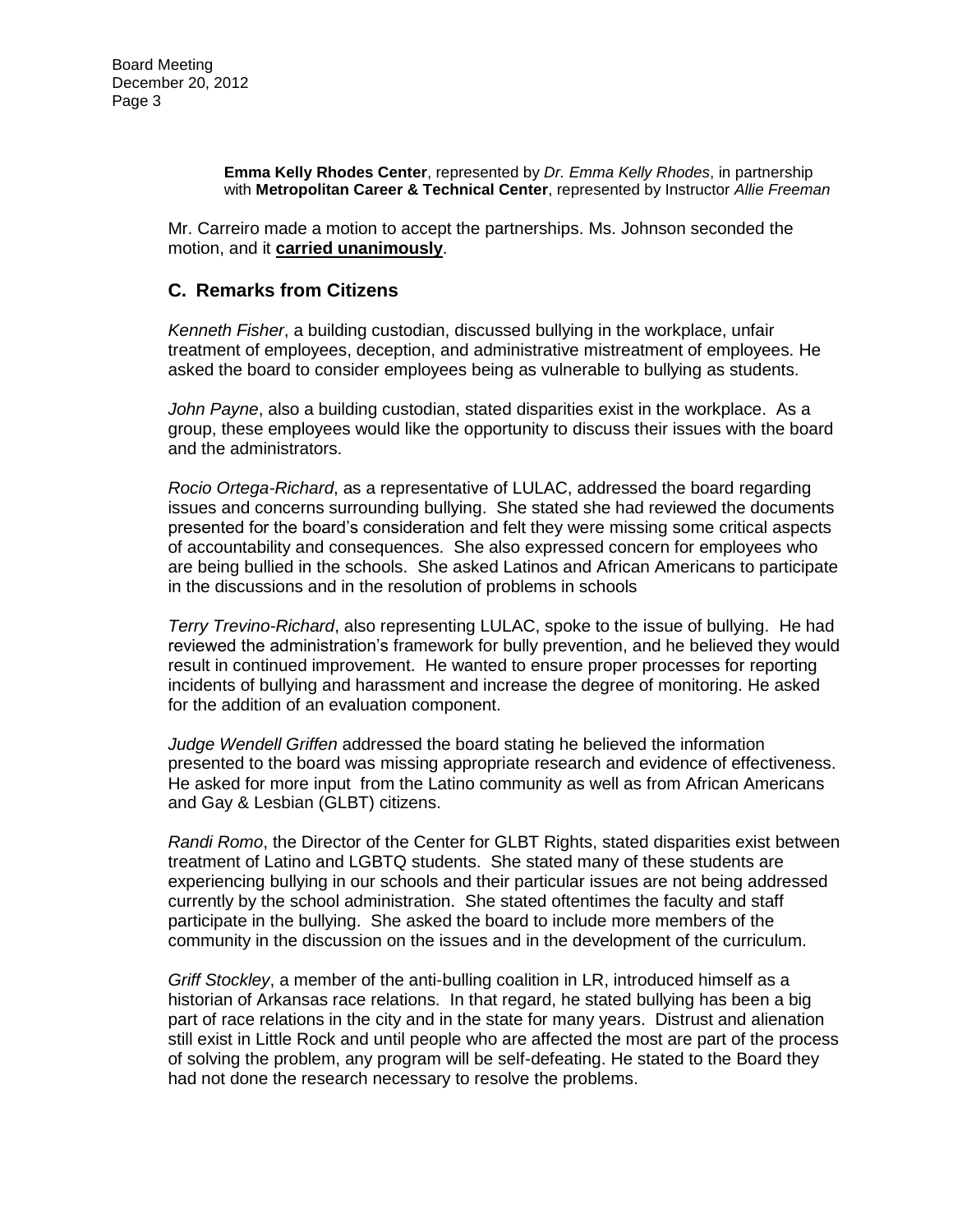*Joyce Williams* introduced herself as a former student and employee of the LRSD. She believed the plan presented for adoption was incomplete. She asked for additional accountability and transparency. "Before any plan is adopted it must meet standards and components needed to ensure success."

*Marie Mainard O'Connell*, Pastor at First Presbyterian Church, also spoke to the topic of bullying. From the faith perspective, she felt it was her responsibility to stand on the side of those who don't have a voice. She asked the board to stop for a moment, put aside pride and anger and allow time for more thought before adopting a framework that was incomplete and without appropriate community input.

*Michael Leiderman* asked the board to consider including more members of the community in the development of a plan to reduce bullying. He stated the Latino community has not been heard and he asked for an opportunity to participate.

#### **ACTION:**

Mr. Carreiro made a motion to reorder the agenda to move item 3.G., the establishment of an anti-bullying committee, to this point in the agenda. Ms. Johnson seconded the motion and it carried unanimously. Action was taken at this point in the meeting, but will be reported as it appeared in the agenda.

#### **D. Legal Update**

Mr. Heller reported he had sent board members an email late this afternoon describing the cases currently pending in court. He also reported that Mr. Eddings has two cases pending with the EEOC. Only four of the cases are in litigation; three are employees and one involves a student who was restrained by a security officer in one of our schools. The case involving maintenance employees will likely involve fewer than the current 19 claims by the time it goes to trial. He believed a number of the claimants would be dismissed on the motion for summary judgment.

He reported the School Choice hearings were set for oral argument on January 16. The case involves whether the state can allow only school choice transfers that improve racial balance. Citizens in Malvern filed the complaint, and the LRSD is only involved as far as the state's responses to desegregation in Little Rock.

The issue of charter schools and their impact on desegregation could be decided at any time. The state has asked to be released from their obligations. Also, the MRC has filed a routine request to have their budget approved, and the state has objected to their budget. Judge Marshall ruled in favor of the magnet school budget.

At a special meeting on December 13, 2012, Ellen Smith, attorney at the Friday Firm, reviewed a case involving a group of teachers at Felder Academy. The case was filed in 2011, and has proceeded through a Level 2 hearing and arbitration. It involves eight teachers, and goes back over several years. The arbitrator found in favor of the teachers, and Ms. Smith asked for the board to agree to allow the superintendent to work with the attorneys to bring resolution. The board did not vote, but agreed by consensus to allow the superintendent and the attorneys to work out the details for settlement.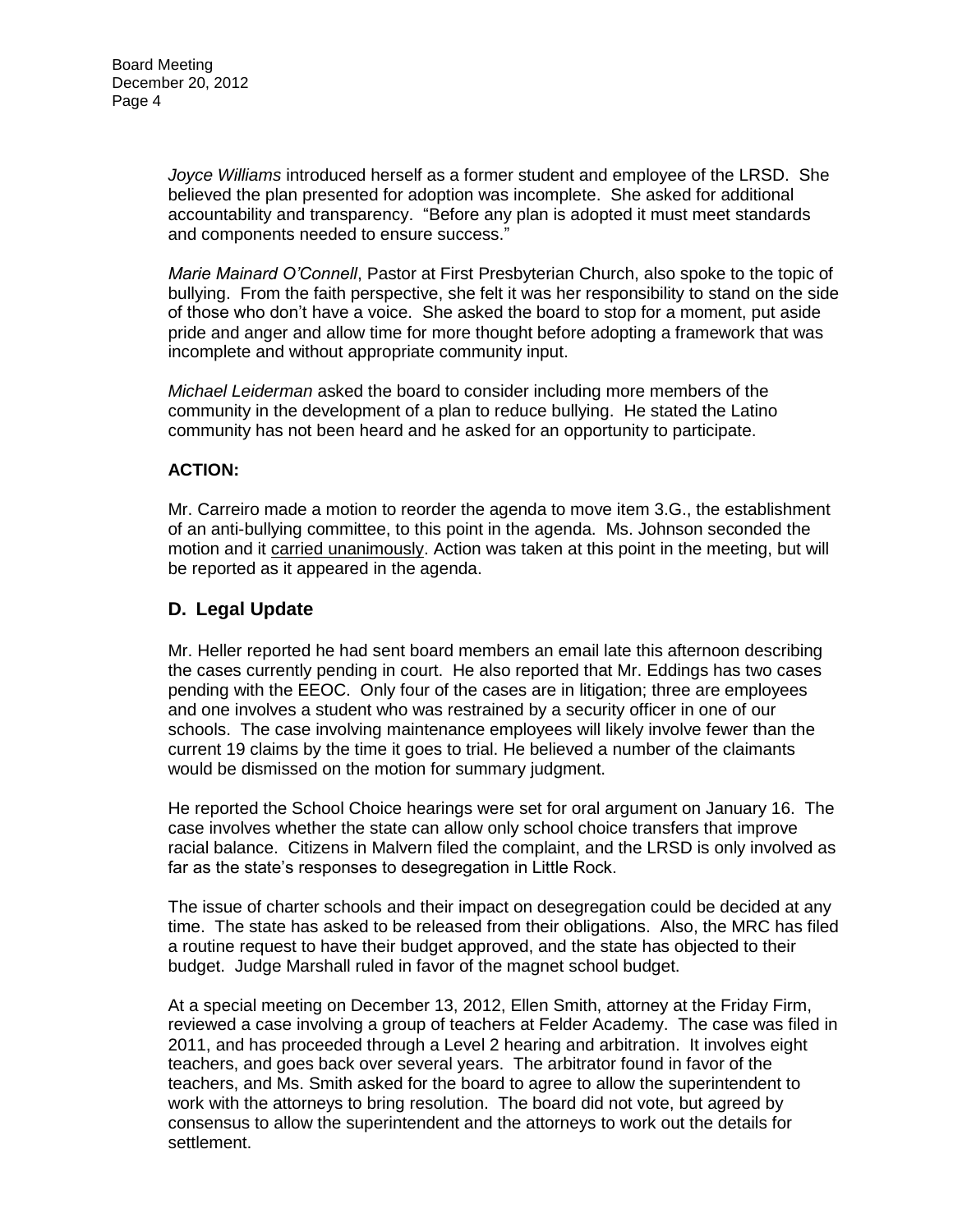Also at the December  $13<sup>th</sup>$  meeting, Mr. Eddings reported briefly on his communications with a former candidate for the board seat currently held by Mr. Tommy Branch. Mr. Branch's address was in question, and that issue has been resolved by verification of voter registration records.

# **E. Donations of Property**

The ex-officio student, Staci Allen, read the donations as listed in the following chart. Ms. Johnson made a motion to approve and accept the donations. Mr. Carreiro seconded the motion, and it **carried unanimously**.

| <b>SCHOOL/DEPARTMENT</b>          | <b>ITEM</b>                                                                                                    | <b>DONOR</b>                                                                       |
|-----------------------------------|----------------------------------------------------------------------------------------------------------------|------------------------------------------------------------------------------------|
| <b>Baseline Elementary School</b> | Organized the "Make a Difference Day"<br>event and provided publicity valued at<br>\$1.500.00.                 | Today's THV Channel 11<br>Theba Lolly, Community<br>Coordinator                    |
|                                   | Make A Difference Day Contributors:                                                                            |                                                                                    |
|                                   | Groceries, \$100.00                                                                                            | Rocky Mountain Missionary Baptist<br>Church                                        |
|                                   | \$1,000.00 cash toward purchase of a<br>new sign                                                               | St. Mark Baptist Church                                                            |
|                                   | \$389.91 cash                                                                                                  | United Way, Jo Lynn Short                                                          |
|                                   | \$1,000.00 cash toward the purchase of<br>paint and a new handicap ramp                                        | Wilson Home Improvement                                                            |
|                                   | Lunch, valued at \$100.00 for<br>volunteers                                                                    | <b>Baseline PTA</b>                                                                |
|                                   | Removal of eight tree stumps, service<br>valued at \$800.00                                                    | Bemis Stump Busters,<br>Jeremy Bemis                                               |
|                                   | Use of buses, valued at \$155.00                                                                               | First Student, Reggie Garrett,<br>Manager                                          |
|                                   | Lumber for benches and volunteer<br>hours for constructing flower beds,<br>valued at \$400.00                  | Home Depot, SWLR<br>Larry Parker                                                   |
|                                   | \$1,500 in volunteer hours                                                                                     | LR Air Force Base, Airmen and<br>Family Readiness Center, Andrea<br><b>Perkins</b> |
|                                   | Removal of eight trees, service valued<br>at \$3,500                                                           | <b>Marshall Tree Service</b><br>Matt Marshall & Crew                               |
|                                   | Volunteer hours for sanding and<br>painting, use of van, air compressor<br>and other tools, valued at \$300.00 | Richard S. Meyer                                                                   |
|                                   | Provided and installed new school sign<br>at discounted rate, valued at \$2,000.00                             | <b>Skylite Sign</b><br>Mike and Froda Coldiron                                     |
| Central High School               | \$500.00 cash to the SECME program                                                                             | Li Tong & Siang Gao                                                                |
|                                   | \$500.00 cash to the AVID program                                                                              | <b>Capital Group Companies</b><br>Charitable Foundation                            |

### **DONATIONS**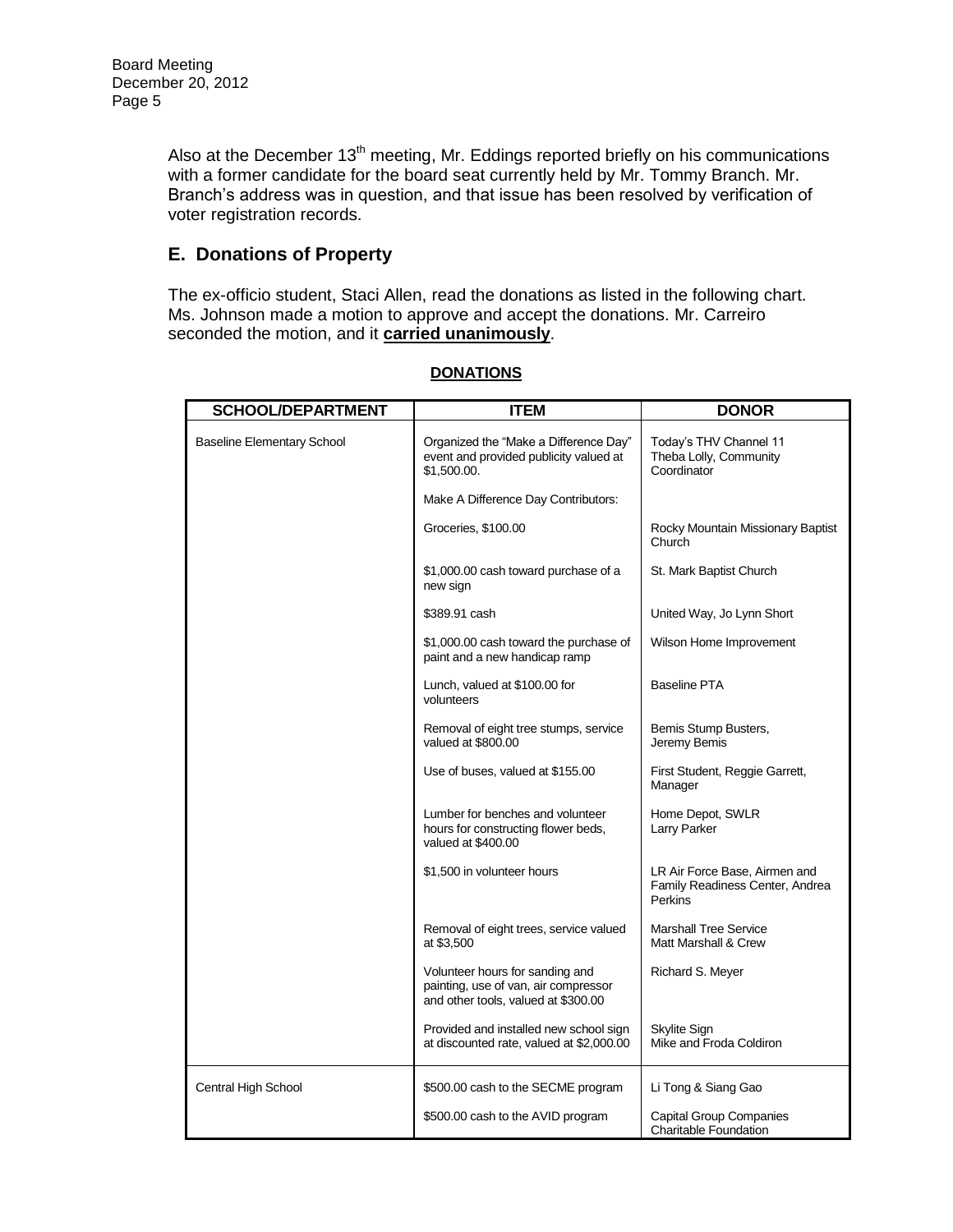| <b>SCHOOL/DEPARTMENT</b>         | <b>ITEM</b>                                                                                                                  | <b>DONOR</b>                                                                      |
|----------------------------------|------------------------------------------------------------------------------------------------------------------------------|-----------------------------------------------------------------------------------|
| Fair Park Early Childhood Center | \$284.52 cash to the PTA from surplus<br>campaign funds to be used for<br>academic and community involvement<br>for students | Ms. Leslie Fisken                                                                 |
| Forest Heights Middle School     | \$500.00 Walmart gift card to the art<br>department                                                                          | Anonymous                                                                         |
| <b>Forest Park Elementary</b>    | Turf and installation, valued at<br>\$18,987.50                                                                              | Forest Park PTA                                                                   |
| Franklin Elementary School       | 30 bicycles and helmets, valued at<br>\$2,300.00                                                                             | Academy Sports & Outdoors<br>Ginger Middleton, Regional<br>Promotions Coordinator |
| Hall High School                 | Donations for drill team uniforms:                                                                                           |                                                                                   |
|                                  | \$50,00 cash                                                                                                                 | Mr. & Mrs. Stephen Schulte                                                        |
|                                  | \$100,00 cash                                                                                                                | Mr. & Mrs. Christopher Wilson                                                     |
|                                  | \$50,00 cash                                                                                                                 | Mr. & Mrs. Rickie J. Smith                                                        |
|                                  | \$75.00 cash                                                                                                                 | Lobo Landing, LLC                                                                 |
| Mabelvale Middle School          | \$50.00 cash to provide lunches for<br>students                                                                              | Rev. Rodney Madkins                                                               |
| Roberts Elementary School        | Four mini iPads, valued at \$1,316.00<br>for Ms. Dees Kindergarten class                                                     | Anonymous                                                                         |
|                                  | \$150.00 cash applied to the purchase<br>of basketball uniforms and equipment                                                | Stoneworks, LLC                                                                   |
| Romine Interdistrict Elementary  | <b>Fall Carnival Donations:</b>                                                                                              |                                                                                   |
|                                  | \$100,00 cash                                                                                                                | Affirmative Risk Management                                                       |
|                                  | \$25,00 cash                                                                                                                 | Ms. Eddie Jo Williamson<br><b>State Farm Insurance</b>                            |
|                                  | Cheese, chips, bowls, valued at<br>\$150.00                                                                                  | Mr. Deon Aaron, LMSW<br><b>Rivendell Behavioral Services</b>                      |

# **F. Little Rock PTA Council**

No report.

### **G. Little Rock Education Association**

Cathy Kohler thanked Dr. Holmes for his comments regarding the Sandy Hook Elementary school tragedy. She asked the board to consider allowing students to go first in the meeting in the future due to the large number of students who were waiting in the audience to make their presentations.

She announced the LREA members would be meeting to ratify the teacher contract on Tuesday, January 8, 4:30 p.m. at the AEA office. She asked the board to consider approving the contract at the meeting on January 10. She recognized the participants in the negotiations process.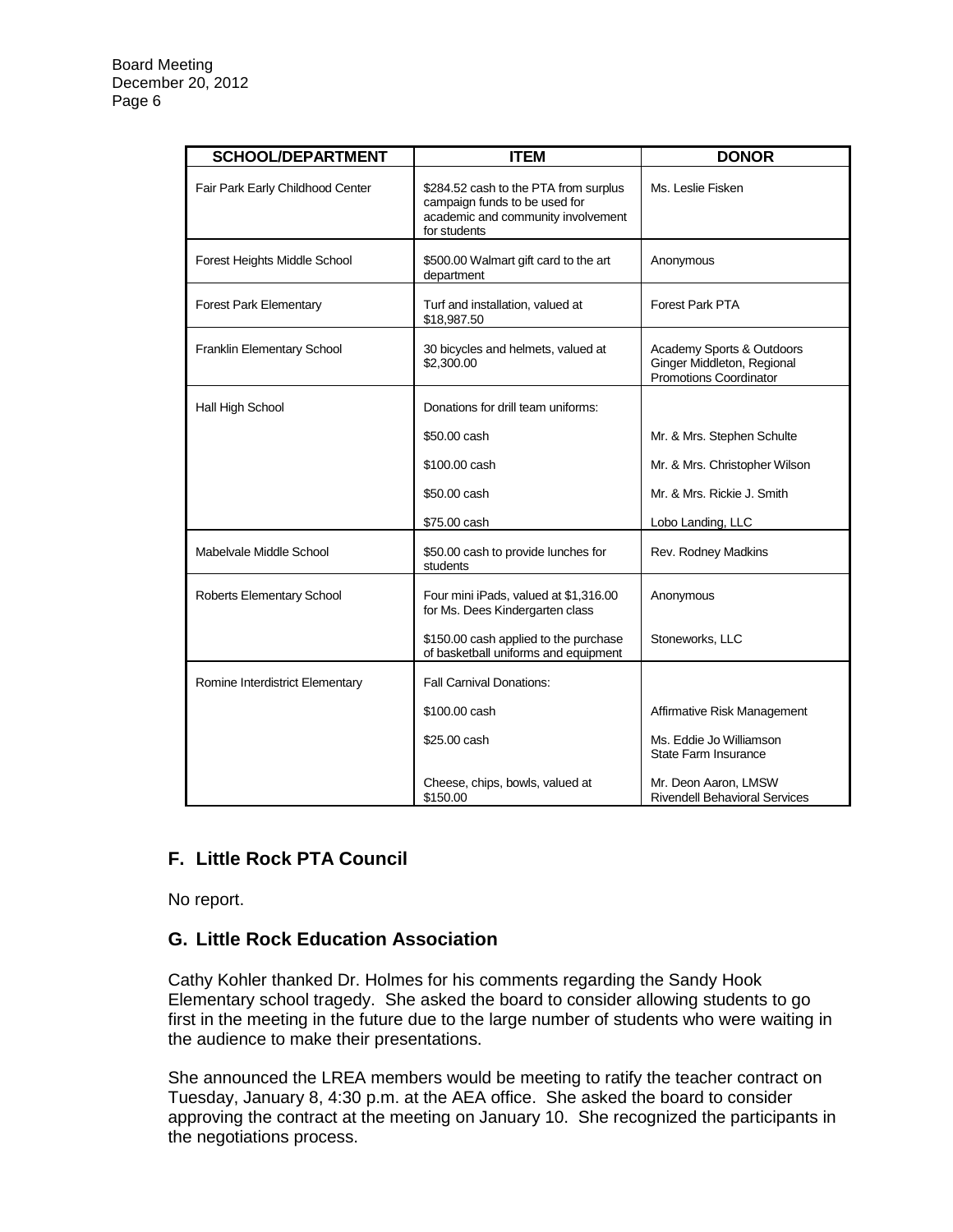*The board took a brief recess at 8:18 p.m. The meeting resumed at 8:35 p.m.*

## **ACTION**

Mr. Carreiro moved to reorder the agenda to move up the math adoptions to this point in the meeting. Ms. Curry seconded the motion and it carried unanimously. Action was taken at this time, but will be reported as it was presented in the agenda.

## **III. REPORTS AND COMMUNICATIONS**

#### **A. Remarks from Board Members**

No remarks.

### **B. Spotlight on Middle Schools – Featuring Dunbar Middle School**

Mr. Jason Raymond and students from the Dunbar Middle School broadcasting class provided an overview of their classwork via a video production highlighting students, faculty and staff of Dunbar.

# **C. 1 st Quarter Report on Staff & Student Absences**

Dennis Glasgow reported briefly at the agenda meeting and again reviewed the agenda information at the board meeting. Concerns were expressed during the last scholastic audit about the number of staff absences, and the number of students being checked out early. A summary report was attached to the agenda.

# **D. 1 st Quarterly Report on District Goals & Initiatives**

Dennis Glasgow reviewed a PowerPoint presentation regarding progress being made to meet the district's goals. A copy of the report was attached to the agenda.

### **E. New Definition for Academic Distress**

Mr. Glasgow reviewed the information provided as attachments to the board's agenda. The board asked for periodic updates and to keep on top of the ADE actions regarding districts placed on academic distress.

### **F. Racially Identifiable Scholarship Program Update**

Marvin Burton reported briefly at the agenda meeting and again at the board meeting regarding the scholarships established for students who attended schools previously designated as "racially identifiable." He referred to the district's "Covenant for the Future" which established and continues as the basis for these scholarships. Mr. Burton recommended continuing to fund the scholarships for the next two years based on the balance remaining in the district's budget.

Ms. Fisken moved to accept the administration's recommendation to continue funding until existing funds are exhausted. Ms. Johnson seconded the motion and it **carried unanimously**.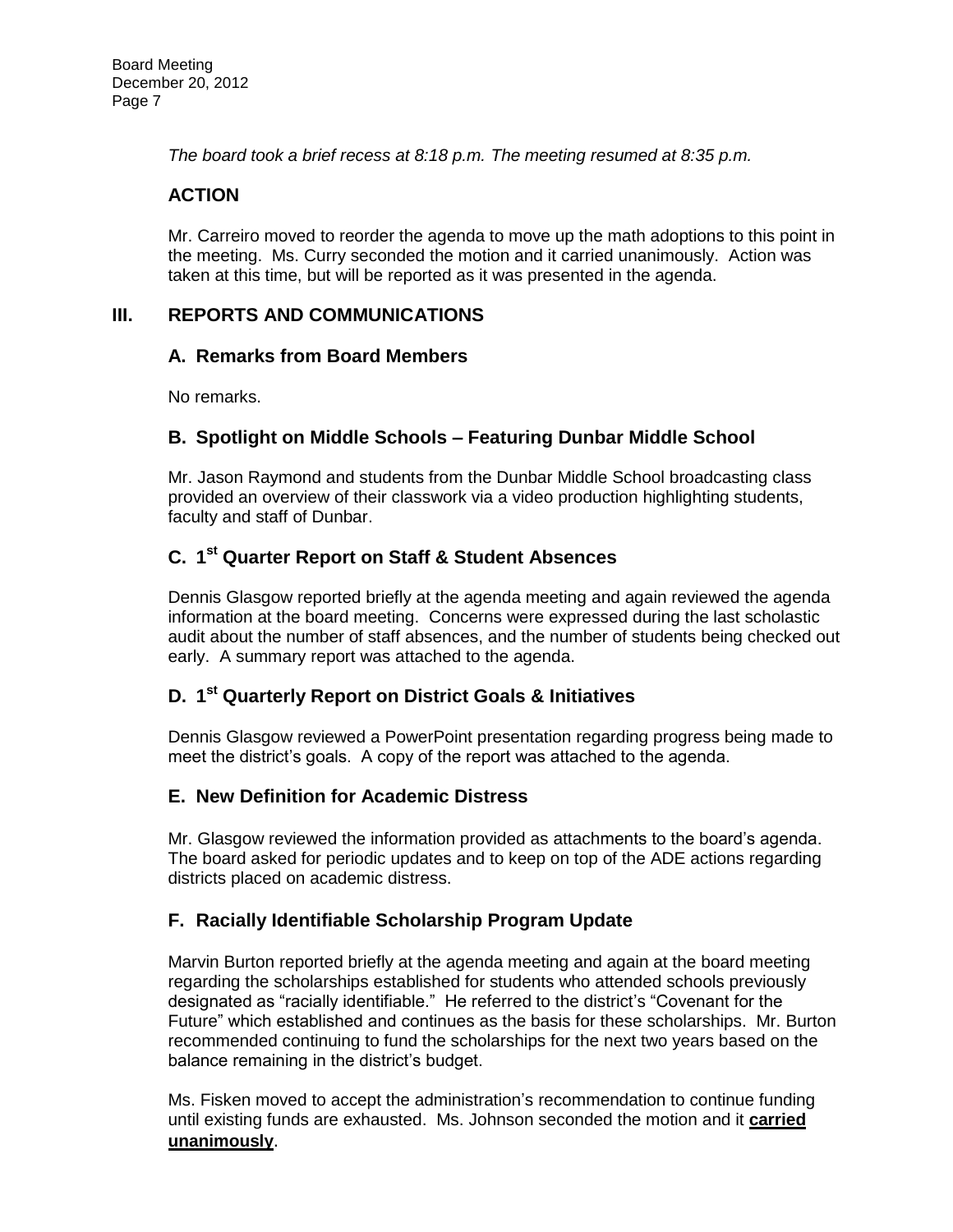### **G. Anti-Bullying Advisory Committee Recommendation**

At the agenda meeting, Dr. Sadie Mitchell provided an overview Powerpoint presentation on the district's planning for a districtwide anti-bullying program. Dr. Freddie Fields discussed the investigation and reporting procedures, and Ms. Laureen Isom reviewed the counseling component for working with students who are involved in incidents of bullying.

Pamela Smith discussed strategies for increasing awareness of bullying and outlined a campaign to bring informational presentations to the public. She showed a brief clip from a video to be televised on the LRSD cable channel and other media outlets, including the City of LR public access channel.

Shoutelle Richardson, principal at Chicot, reported on a community conversation held last weekend where there was open dialogue and development of a plan to abolish bullying at school and in the community.

Dennis Glasgow reported there would be an evaluation component and assessment of the effectiveness of the bully-prevention program.

Marvin Burton and Daniel Whitehorn discussed the monitoring and visibility plan in each school, which is updated regularly to clearly describe how schools and staff monitor students during the school day.

At the agenda meeting, Dr. Holmes commented on the issue of bullying that has been highlighted in the community over the past two months. One of the concerns has been the allegation of bullying and disproportionate discrimination in the Hispanic community. He pledged the LRSD would not turn away from the issue, and promised intense research to determine how to best address the concerns. He asked the board to move ahead with appointing the advisory committee and requested assistance from the community to ensure an increase in awareness and resolution.

At the regular meeting, Dr. Sadie Mitchell responded to questions regarding the proposed frameworks for addressing the problems of bullying and harassment. She assured the board that the opportunity would be allowed for other strategies to be included in the development of the plans as the advisory committee begins its work and considers proposals and plans for appropriately addressing the problems.

Dr. Mitchell introduced representatives from Sopris, publishers of the "Bully-Proofing Your Schools and Classrooms," curriculum. Sarla Thal and Kevin England reviewed a PowerPoint presentation regarding the Sopris professional development program for training principals, teachers and others in the district to address concerns of bullying.

Dr. Fields reviewed a presentation on reporting and documenting incidents of bullying and responded to questions from the board. Dr. Mitchell discussed the appointment of the advisory committee, and asked each board member to nominate a representative to the committee. She asked that the names be submitted prior to the agenda meeting in January.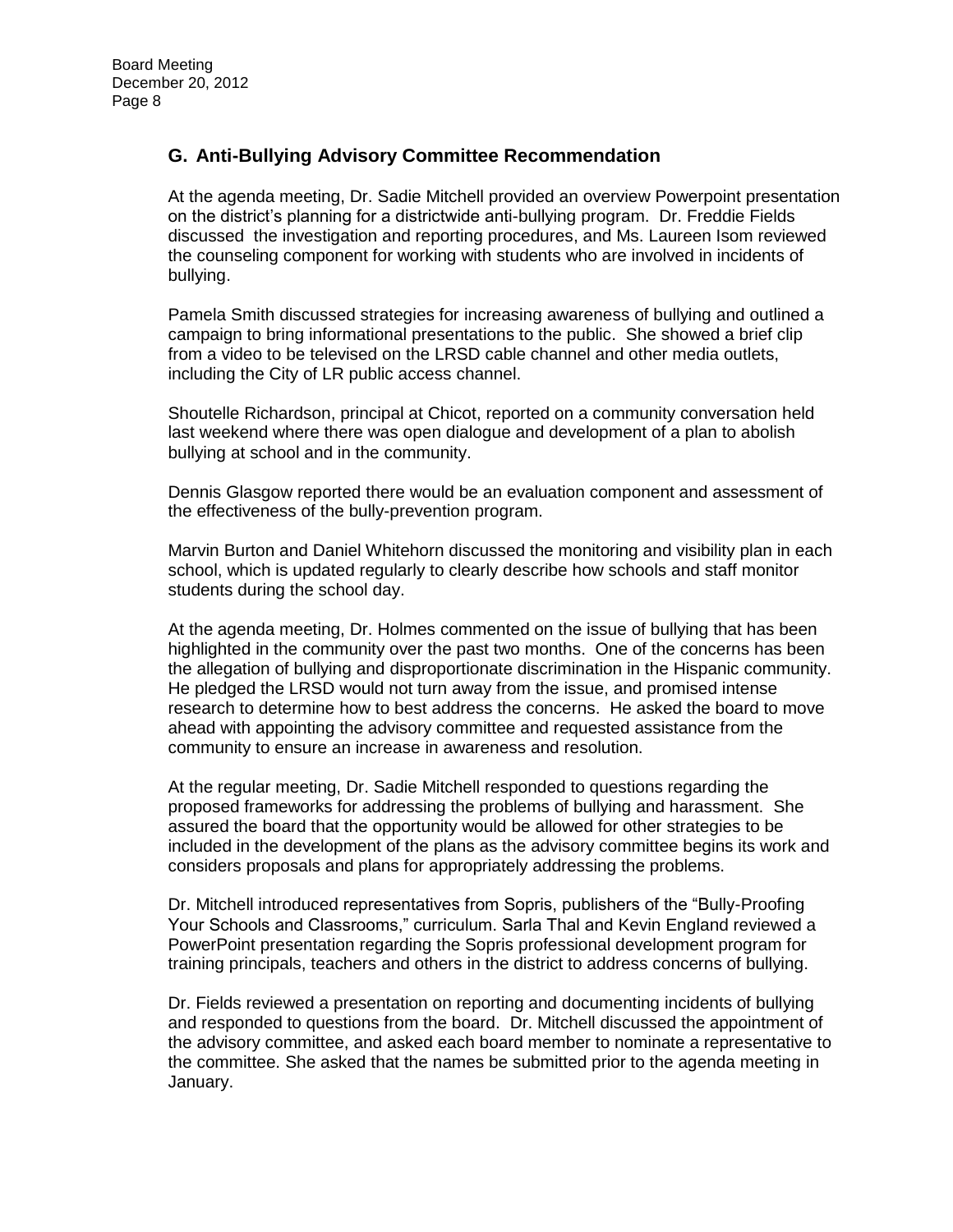Ms. Curry requested board members select representatives from a wide range of community and social arenas to serve on the committee. Mr. Carreiro suggested adding a representative from each of the 5 high schools as well as a member from the Nehemiah Group or someone from the faith-based community.

Mr. Carreiro made a motion to ask for a committee to be formed including a representative of ten groups identified, and adding a representative from the faith-based community, and student representatives to be selected from the superintendent's student cabinet, totaling 13 members. Ms. Fisken seconded the motion. It **carried unanimously**.

Mr. Carreiro then made a motion to approve the framework and reporting structure presented and to adopt the "Bully-proofing your Schools" curriculum. Ms. Fisken seconded the motion, and it **carried unanimously**.

## **H. Recruitment of Bilingual Personnel**

David Hartz discussed recruitment efforts, especially the recruitment of Spanish speaking teachers. Various resources are being utilized to reach out nationwide to reach potential employees. He reported five Hispanic bilingual teachers were hired last year. All advertisements for employment include a web link for potential applicants to access information on the district.

### **I. Internal Auditors Report**

The monthly auditor's report was provided in the board's agenda.

## **IV. APPROVAL OF ROUTINE MATTERS**

### **A. Minutes**

Minutes from the regular board meeting held on November 15, and from a special meeting held on November 26, 2012, were presented for review and approval. Ms. Johnson made a motion to approve the minutes; Dr. Nellums seconded the motion and it **carried unanimously**.

# **V. BOARD POLICY AND REGULATIONS REVIEW**

### **A. Policy Revision – First Reading: JICD Anti-Bullying**

Policy JICD, Anti-Bullying, was presented for first reading approval. Linda Young was present to respond to questions, and the changes were highlighted in the recommendation. Mr. Carreiro moved to approve the policy on first reading. Ms. Fisken seconded the motion.

Mr. Adams moved to amend the motion and make a change in the language to include a definition under A, "on a continuous basis, if an incident is repeated or has a potential to be repeated over time." Mr. Carreiro seconded the motion to amend, and it **carried unanimously**. On the motion to approve as amended, the vote was also **unanimous**.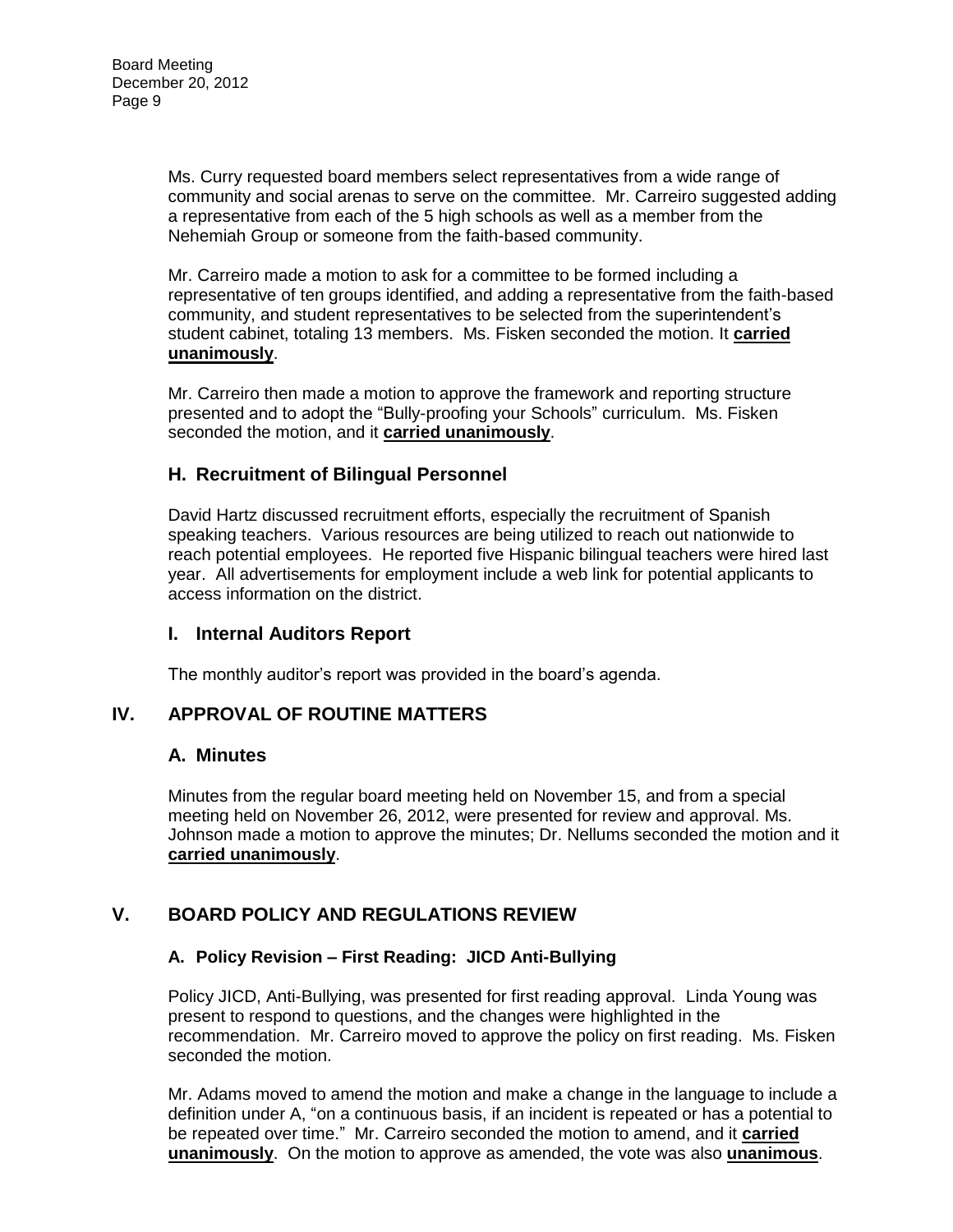#### **B. Policy Revision – Second Reading: JE Student Enrollment, Attendance, and Transfers**

Policy JE, Student Enrollment, Attendance and Transfers was revised to bring it into compliance with Arkansas statutes governing enrollment requirements. Language specifying credits accepted from home school transfers and the number of semesters home school transfer students are required to attend were included.

The revisions were approved on first reading at the November meeting of the board. Mr. Carreiro made a motion to approve JE on second reading. Ms. Johnson seconded the motion, and it **carried unanimously**.

# **VI. EDUCATIONAL SERVICES**

## **A. Advanced Placement (AP) Mathematics Textbook Adoption B. Elementary Mathematics Textbook Adoption K-5**

Vanessa Cleaver addressed the board and introduced the committee which worked to identify the textbooks for adoption. Mr. Carreiro made a motion to approve both the AP and Elementary Mathematics textbooks; Dr. Nellums seconded the motion and it **carried unanimously**.

# **C. School Improvement Grant – Twilight School McClellan High**

The Twilight School at McClellan is designed to serve over-age and under-credit students. It is similar to a program currently in place at Hall High School. The grant will fund an extension of the school day to 6:00 p.m. in the evening, and will offer courses the students don't have an opportunity to take during the regular school day. Linda Young was present at the agenda meeting to respond to questions. Ms. Johnson made a motion to approve the administrations recommendation; Ms. Fisken seconded the motion and it **carried unanimously**.

### **VII. HUMAN RESOURCES**

### **A. Compensation Action: Internal Audit Office and CFO**

A list of personnel and salary recommendations for the Internal Auditor's office and the Chief Financial Officer was provided in the board's agenda. Mr. Carreiro moved to approve the changes as recommended; Dr. Nellums seconded the motion and it **carried unanimously**.

### **B. Personnel Changes**

Routine personnel changes were provided in the board's agenda. Mr. Carreiro moved to approve; Mr. Branch seconded the motion and it **carried unanimously**.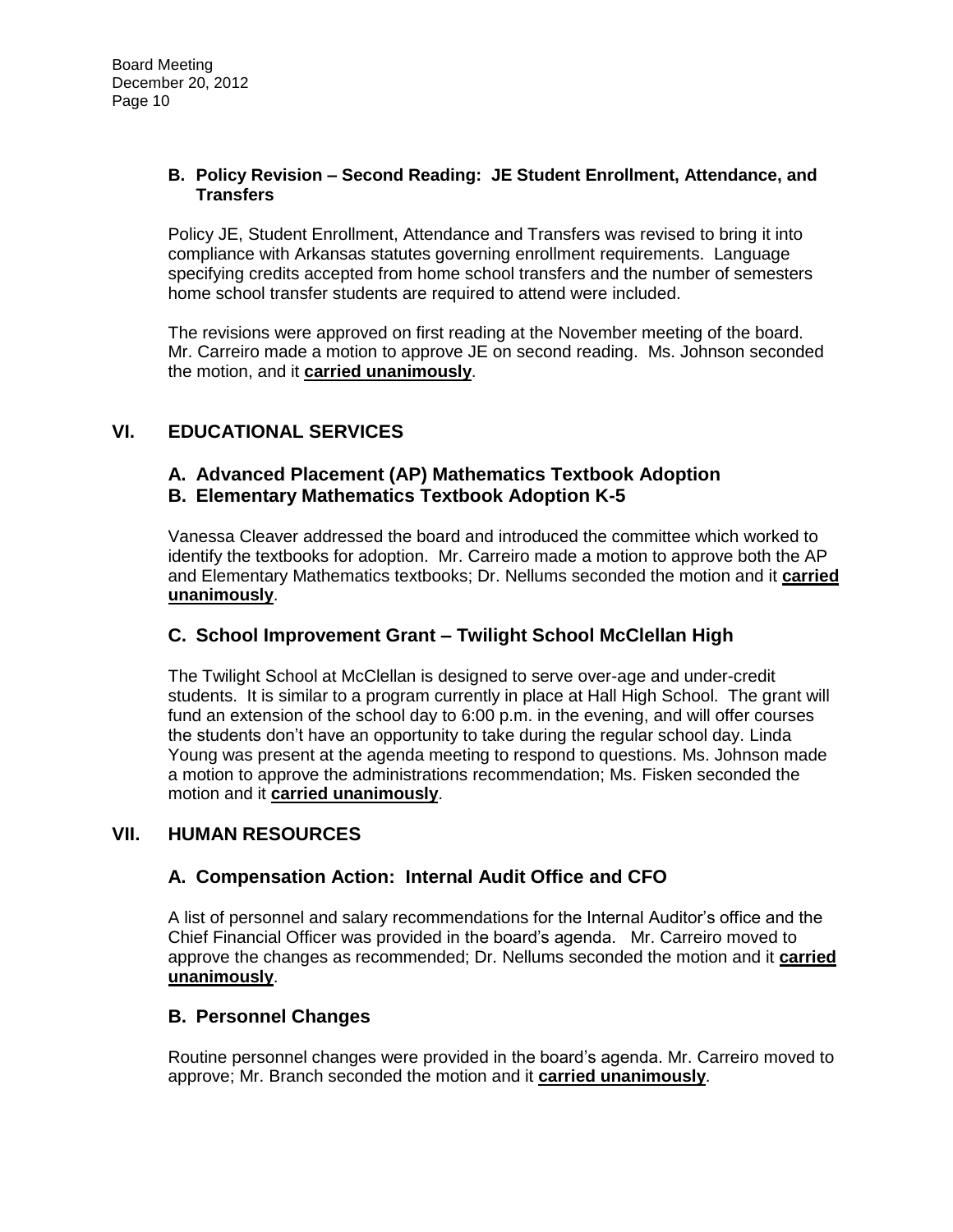Ms. Shoutell Richardson was recommended for appointment to the position of interim supervisor of professional development in elementary education. Ms. Johnson made a motion to approve the appointment; Dr. Nellums seconded the motion and it **carried unanimously**.

## **VIII. FINANCE & SUPPORT SERVICES**

### **A. Budget Update**

Mr. Bailey was present to respond to questions.

#### B. **Financial Statements**

The monthly financial reports were provided in the board's agenda.

### **IX. EMPLOYEE HEARINGS**

There were no hearings; however, the board convened a closed session to determine the outcome of a hearing held last week for McClellan employee <DB>. The board previously heard the evidence and witnesses. Four board members were present at that time, Ms. Curry, Ms. Johnson, Mr. Branch and Mr. Carreiro. They went into a closed session to deliberate.

They returned from closed session at 11:20 p.m. and reported no action was taken. There were two items on the superintendent's letter of termination:

- 1. <Employee> had presented a letter to Mr. Myton for review detailing an after-school NovaNet credit recovery program After receipt of the letter, Mr. Myton called a meeting of staff members involved in the program and notifed all that there was not going to be an expansion of the NovaNet Program. He notified <employee> that there was no need for the letter she had written.
- 2. On or about March 20, 2012, while Mr. Myton was on vacation, <employee> forged his signature to the letter and mailed it to parents of approximately 70 McClellan students.

Ms. Johnson made a motion to find both of these items were proven. Ms. Curry seconded the motion, and it **carried unanimous**.

Ms. Curry moved to modify the administration's recommendation for termination to a tenday suspension without pay. Further action would be left to the discretion of the superintendent. Mr. Branch seconded the motion. Mr. Branch spoke in favor of the motion, stating this action in no way validates the actions of <employee>. Her actions were unacceptable, but board action short of termination was justified.

The board voted in **favor of the motion 3-1**, with Mr. Carreiro casting the no vote.